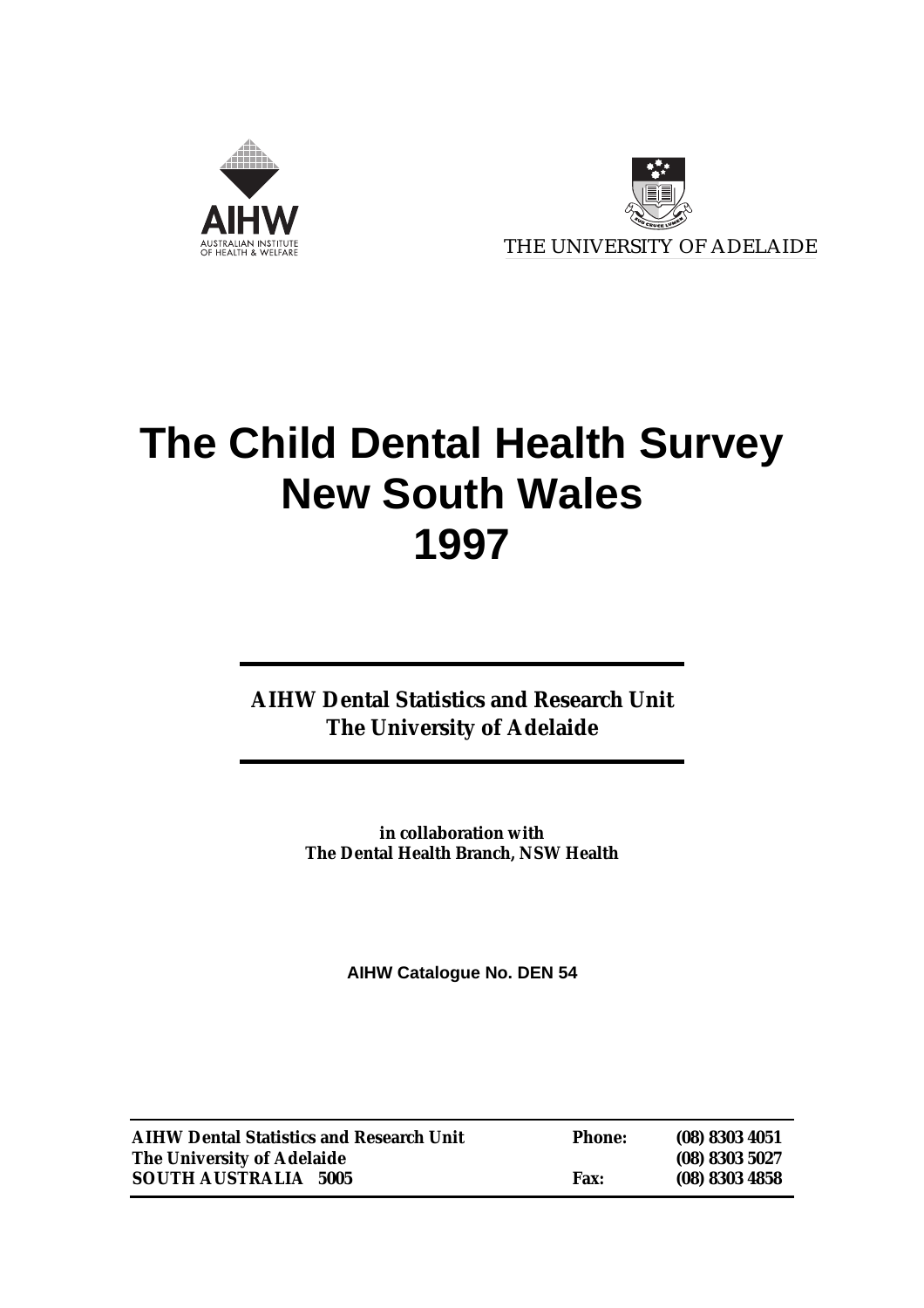The Australian Institute of Health and Welfare (AIHW) is an independent health and welfare statistics and information agency in the Commonwealth Health and Family Services portfolio. The Institute's mission is to inform community discussion and decision making through national leadership in the development and provision of authoritative and timely information on the health and welfare of Australians.

The AIHW Dental Statistics and Research Unit (DSRU) is a collaborative unit of the AIHW established in 1988 at The University of Adelaide. The DSRU aims to improve the oral health of Australians through the collection, analysis and reporting of dental statistics and research on the dental workforce, dental health status, dental practices and the use of dental services.

#### **Suggested citation**

AIHW Dental Statistics and Research Unit (2000). *Child Dental Health Survey, New South Wales 1997*.

#### **Acknowledgments**

The data used for this report were collected by the Dental Health Branch, NSW Health. The support of the service and their staff was crucial to the successful reporting of results for this survey.

#### **DSRU Staff:**

| Director:                      | Professor John Spencer                       |
|--------------------------------|----------------------------------------------|
| <b>Acting Deputy Director:</b> | Dr Kaye Roberts-Thomson                      |
| <b>Research Officers:</b>      | Mr Jason Armfield                            |
|                                | Mr David Brennan                             |
|                                | Mr Knute Carter                              |
|                                | Dr Jane Chalmers                             |
|                                | Dr Janet Fuss                                |
|                                | Ms Liana Luzzi                               |
|                                | Mrs Judy Stewart                             |
| <b>Research Associates:</b>    | Ms Kelly Jones                               |
|                                | Dr Suzanna Mihaildis                         |
| <b>General Staff:</b>          | Mrs Leonie Jeffery                           |
|                                | Mrs Lorna Lucas                              |
|                                | Mrs Ruth Wass                                |
| Consultants:                   | Dr Mike Morgan (University of Melbourne)     |
|                                | Dr Gary Slade (University of North Carolina) |

Any comments or information relevant to the subject matter of this report would be welcome. Correspondence should be directed to:

The Director AIHW Dental Statistics and Research Unit The University of Adelaide SOUTH AUSTRALIA 5005

| Tel:     | $(08)$ 8303 4051                             |
|----------|----------------------------------------------|
| Fax:     | $(08)$ 8303 4858                             |
| E-mail:  | aihw.dsru@dentistry.adelaide.edu.au          |
| Website: | http://www.adelaide.edu.au/socprev-dent/dsru |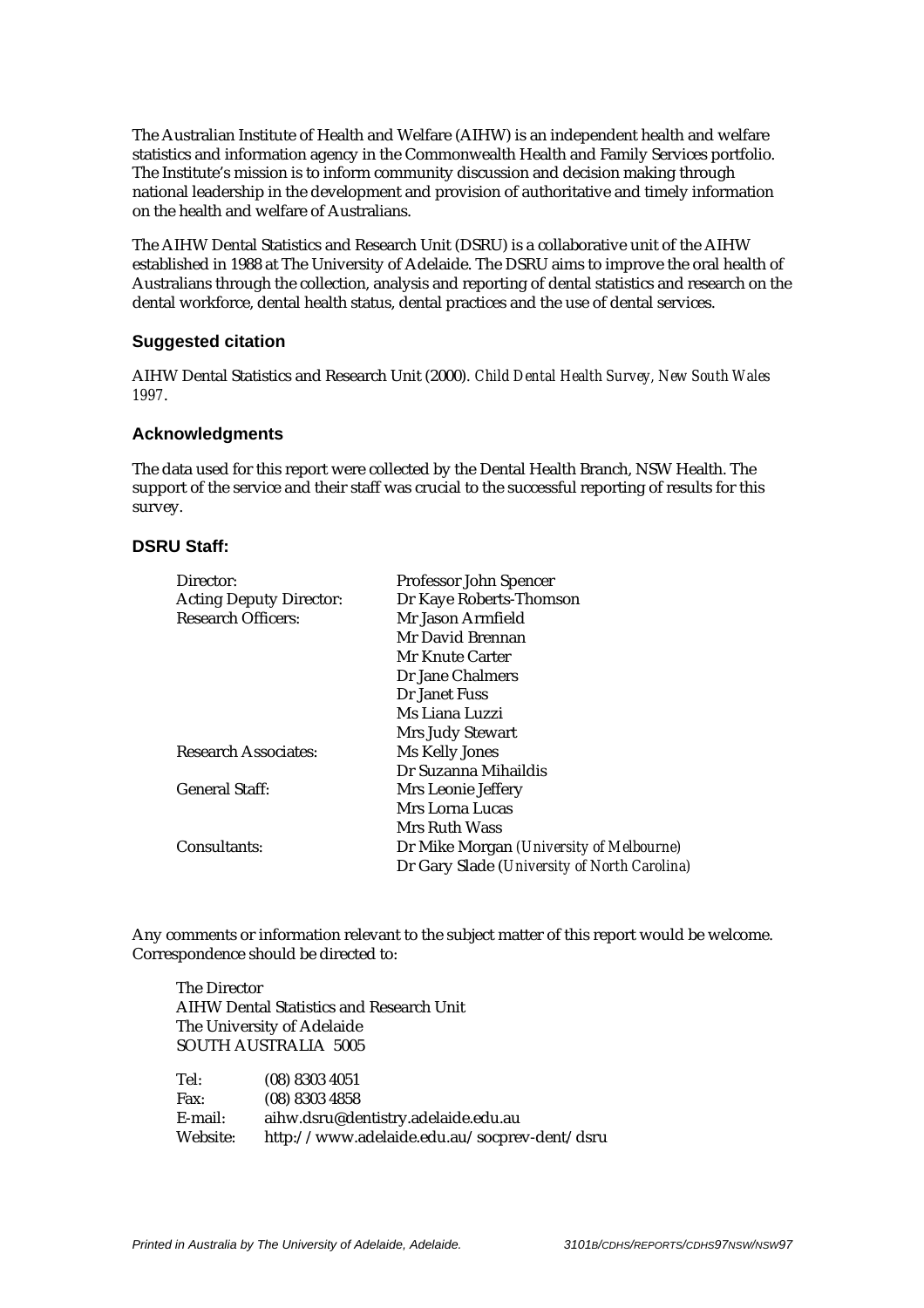# **Contents**

# **Tables**

# **Figures**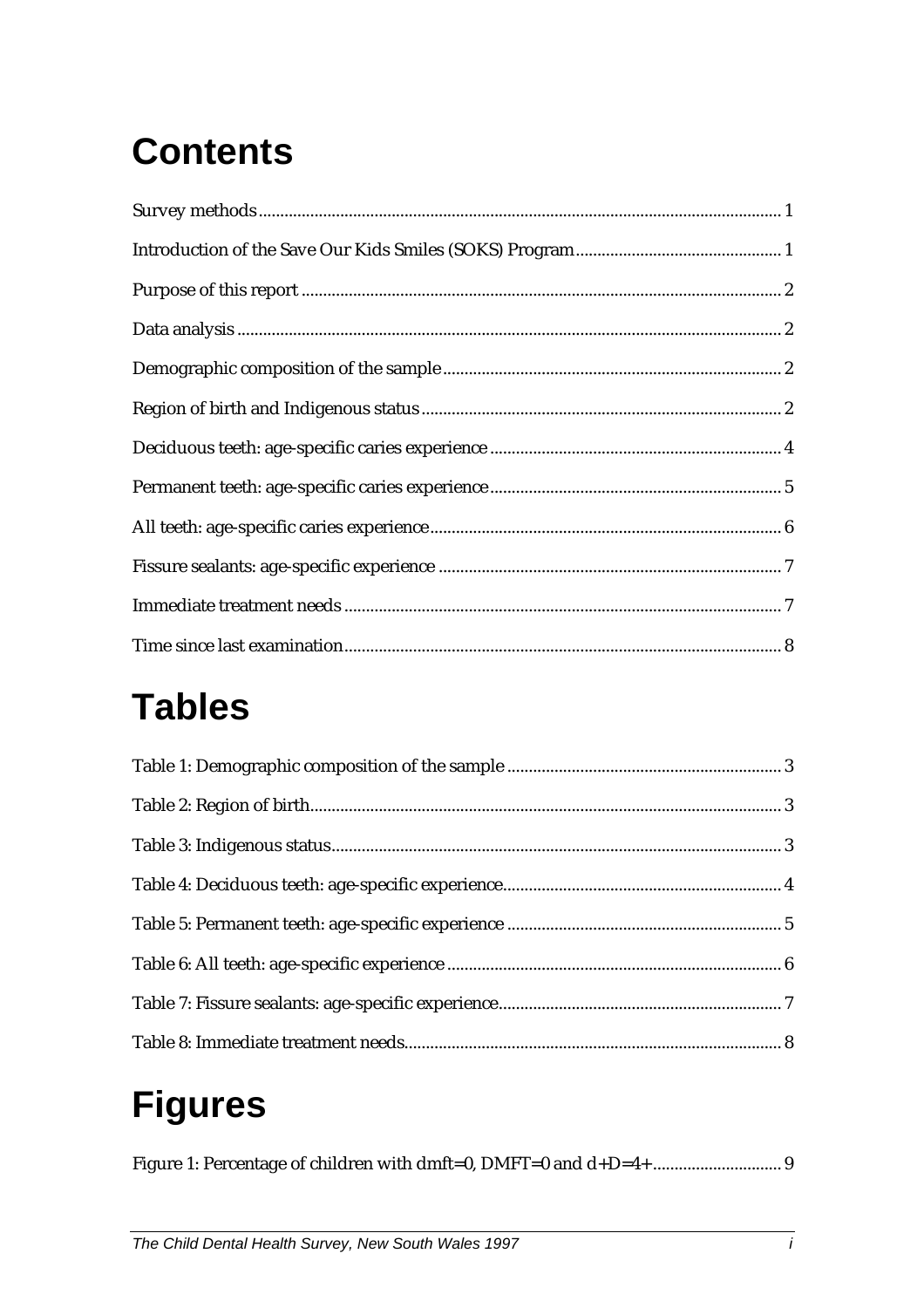# **Abbreviations**

- d deciduous decayed teeth
- m deciduous missing teeth
- f deciduous filled teeth
- dmft deciduous decayed, missing and filled teeth
- D permanent decayed teeth
- M permanent missing teeth
- F permanent filled teeth
- DMFT permanent decayed, missing and filled teeth
- dift deciduous decayed, indicated for extraction and filled teeth
- SD standard deviation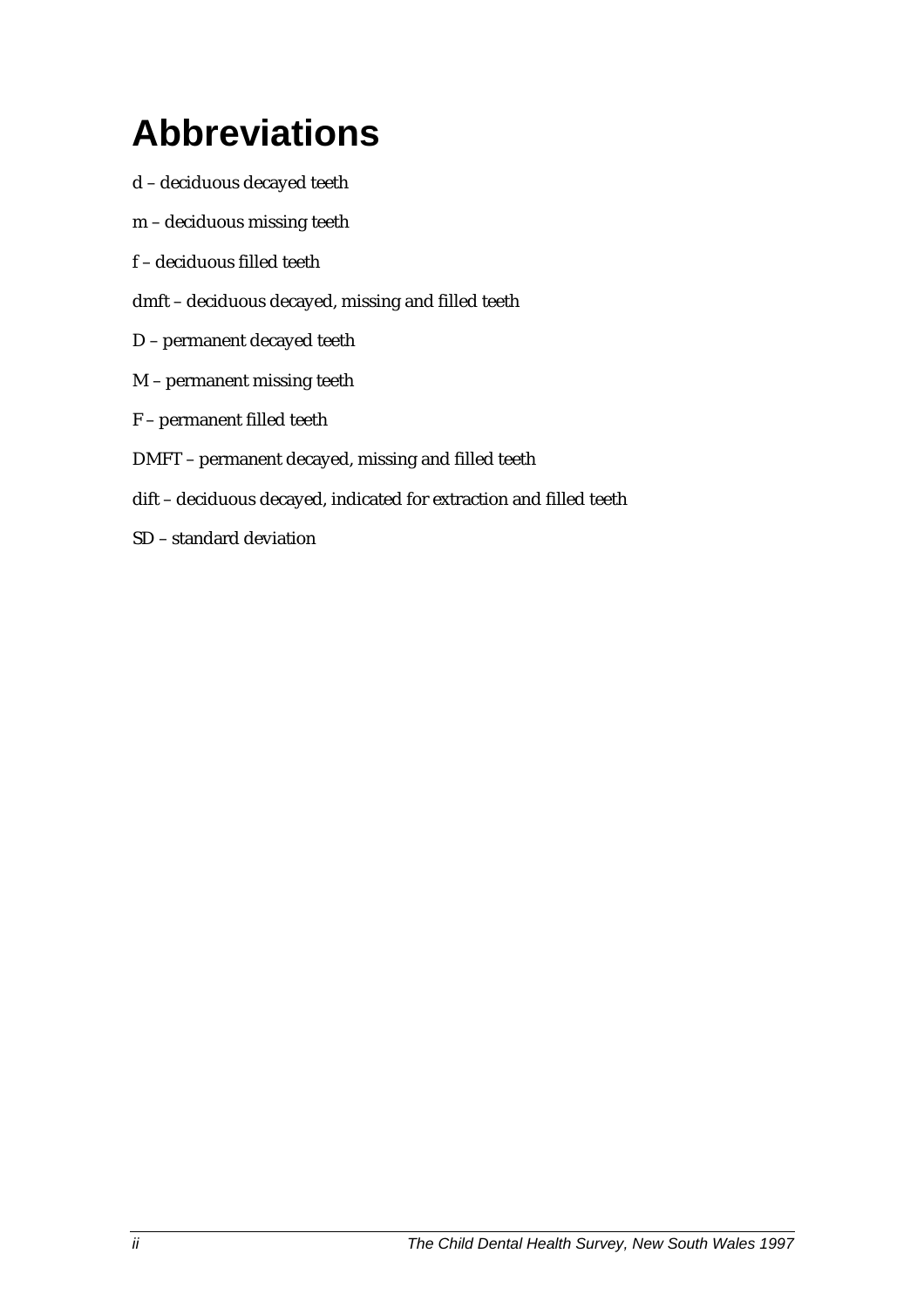## **Survey methods**

The following data were collected during the 1997 calendar year from patients of the NSW Dental Service by dental therapists. The targeted children were in Kindergarten and Years 2, 4, 6 and 8. Of the 376,851 students in these years in 1997, 301,149 responses were received to an offer of assessment with 75 per cent of all eligible children having explicit or implicit parental consent for the assessment. A total of 9,059 of these 283,867 children were absent on the day of assessment.

A random sampling procedure was used to select approximately 1 in 16 children from those receiving assessments. This was achieved by selecting those children whose birthday fell on the 3rd or 30th day of any month. Sampling was adopted to maintain consistency with previous NSW reports. When an individual child was sampled more than once during the calendar year, the information from only the first examination was included.

# **Introduction of the Save Our Kids Smiles (SOKS) Program**

Prior to 1996 NSW Child Dental Health Survey reports were based on data collected by dental staff on children undergoing examinations within the School Dental Service. However, in 1996 the Dental Health Branch of NSW Health introduced the Save Our Kids Smiles (SOKS) program. SOKS operates on a two-year cycle, providing oral health risk assessment to children at every school in NSW from Kindergarten to Year 8. Child Oral Health teams visit each Government, Catholic parochial and Independent school where they conduct an education/motivation session and provide an oral health assessment.

The major implications of the change to the SOKS program on data published in this report are:

- Because only children from Kindergarten and Years 2, 4, 6 and 8 are approached each year, children aged 6, 8, 10 ,12 and 14 years old are under-represented in the survey, with each of these age groups providing approximately half the cases provided by children in the other age groups. Figures for children of these ages may express a bias as those children who are in a school class either above or below the majority of their age cohort may not be representative of the age cohort as a whole.
- The level of clinical control is lower under the SOKS program than in traditional treatment facilities.

Therefore, the limitations introduced by the SOKS program should be kept in mind when interpreting the present results.

## **Purpose of this report**

This report is part of the annual series providing descriptive statistics concerning child dental health in New South Wales. The report contains tables and figures. Information listed in the tables includes: the demographic characteristics of children in the sample, their deciduous and permanent caries experience, frequency of fissure sealants, and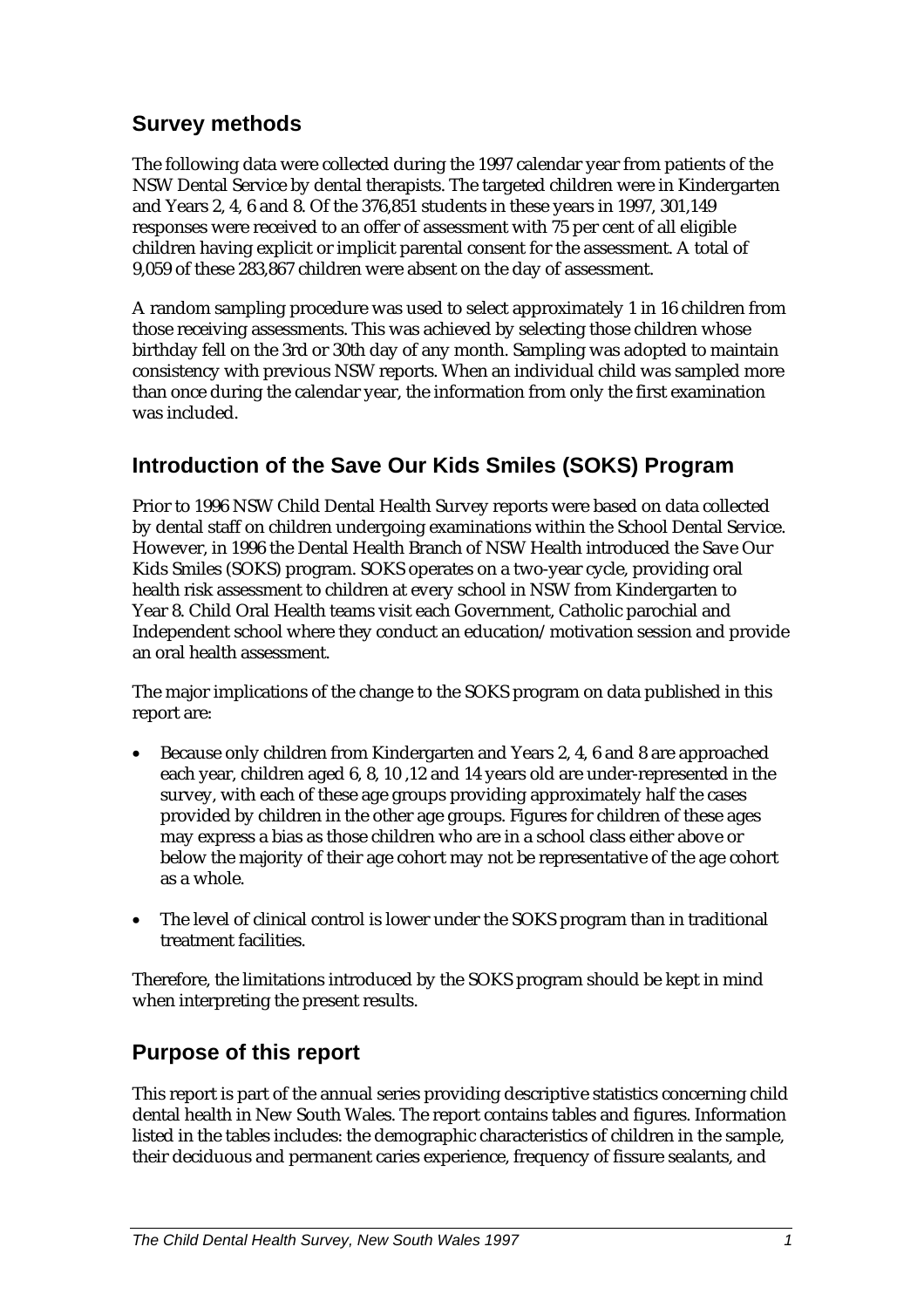immediate treatment needs. The figures combine and summarise information from four of the tables.

The following sections briefly describe each table (see pages 6-13) and provide a simple, summary statement highlighting differences between the 1997 and 1996 findings. However, no formal hypothesis tests have been undertaken and descriptions of difference between years are intended as a guide to the reader rather than an evaluation of trends.

## **Data analysis**

The data were cleaned prior to analysis to remove duplicates. In addition, cases with ages more than 4 standard deviations from the mean age for a given grade were removed from the analysis or corrected where this could be determined. These cases most likely represent data input errors.

Indices are calculated from data collected over a 12-month period. Where children received more than one examination during this period the information derived from examinations other than the first has been excluded. Age-specific indices denoted with an asterisk (\*) are those in which the relative standard error exceeds 40% and population estimates of these indices may be considered to be statistically unreliable.

## **Demographic composition of the sample**

As shown in Table 1, the majority of the children in the sample were aged between 5 and 13 (95.2%). Consistent with the sampling pattern used for SOKS, the most common ages of sampled children were 5, 7, 9, 11 and 13. Only approximately onethird the number in these age groups were represented in the age groups of 6, 8, 10, 12 and 14. Children aged less than five years old or greater than 14 years old were represented in small numbers which resulted in low reliability for some computed statistics in Tables 4 to 8. Furthermore, these children are likely to be less representative of the respective population age groups than is the case for the majority of the sample aged 5 to 13.

The gender distribution within the sample was relatively unequal, with 1,294 more females than males being sampled. This bias was most evident for students in the 5, 7, 9 and 11-year-old age groups.

#### **Changes since 1996**

There was an increase of 1,192 in the sampled number of cases from 1996. This is an increase of approximately 7% and is due primarily to an increase in the percentage of children having parental consent for an examination in 1997 as compared to 1996.

# **Region of birth and Indigenous status**

The large majority of children (93.1%) were born in Australia (see Table 2). Of those children born outside of Australia the most common region was Asia (3.5%). Children of Indigenous descent comprised 1.5% of the sample (see Table 3).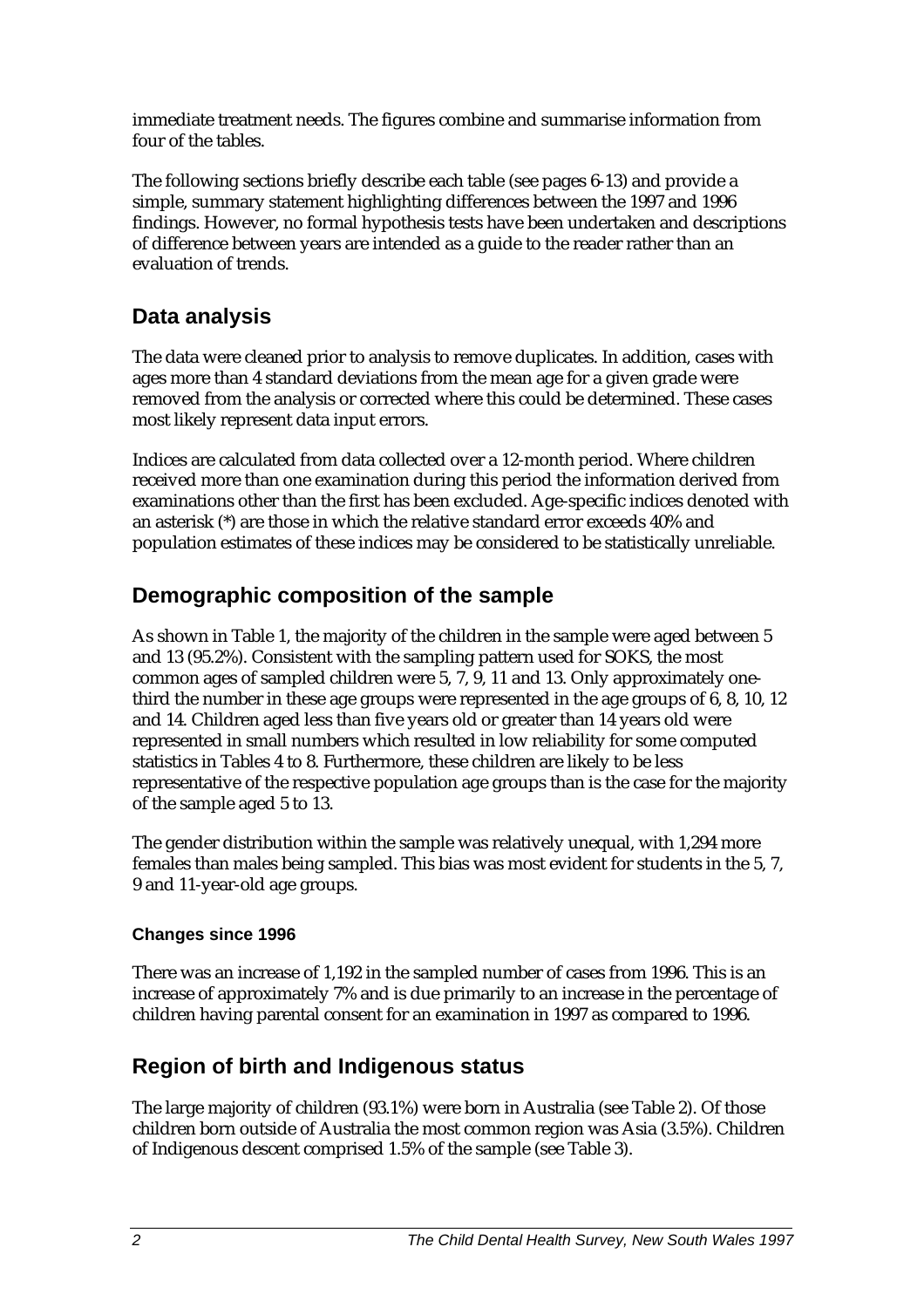#### **Changes since 1996**

The percentage of Australian-born children in 1997 increased slightly from 1996, while there was a small decrease in the percentage of Indigenous students sampled.

|              | Number of children in sample |                |                |                |  |  |  |
|--------------|------------------------------|----------------|----------------|----------------|--|--|--|
| Age (years)  | <b>Males</b>                 | <b>Females</b> | <b>Unknown</b> | <b>Persons</b> |  |  |  |
| 3            | 3                            | 1              | 0              | 4              |  |  |  |
| 4            | 138                          | 158            | 0              | 296            |  |  |  |
| 5            | 1,521                        | 1,867          |                | 3,388          |  |  |  |
| 6            | 590                          | 605            | 0              | 1,195          |  |  |  |
| 7            | 1,404                        | 1,641          | 0              | 3,045          |  |  |  |
| 8            | 598                          | 524            | 0              | 1,122          |  |  |  |
| 9            | 1,262                        | 1,479          | 0              | 2,741          |  |  |  |
| 10           | 558                          | 559            | 0              | 1,117          |  |  |  |
| 11           | 1,150                        | 1,525          | 0              | 2,675          |  |  |  |
| 12           | 466                          | 511            | 0              | 977            |  |  |  |
| 13           | 812                          | 958            | 0              | 1,770          |  |  |  |
| 14           | 309                          | 278            | 0              | 587            |  |  |  |
| 15           | 12                           | 11             | 0              | 23             |  |  |  |
| <b>Total</b> | 8,823                        | 10,117         | 1              | 18,940         |  |  |  |

**Table 1: Demographic composition of the sample**

#### **Table 2: Region of birth**

|                                                      | <b>Number</b> | %    | Cumulative % |
|------------------------------------------------------|---------------|------|--------------|
| Australia                                            | 17.633        | 93.1 | 93.1         |
| UK and Ireland                                       | 90            | 0.5  | 93.6         |
| Other English speaking (e.g. Canada, NZ)             | 183           | 1.0  | 94.5         |
| Southern European (e.g. Italy, Greece, Malta)        | 92            | 0.5  | 95.0         |
| Other European (e.g. Bosnia, Finland, Russia)        | 66            | 0.3  | 95.4         |
| Middle East (e.g. Iran, Israel, Turkey)              | 91            | 0.5  | 95.9         |
| South East Asia (e.g. Singapore, Indonesia, Vietnam) | 244           | 1.3  | 97.1         |
| Other Asia (e.g. Afghanistan, Hong Kong, India)      | 408           | 2.2  | 99.3         |
| Other (e.g. Egypt, Fiji, Peru)                       | 133           | 0.7  | 100.0        |
| Not known                                            | 1             | 0.0  | 100.0        |

### **Table 3: Indigenous status**

|                | <b>Number</b> | %    | Cumulative % |
|----------------|---------------|------|--------------|
| Non-Indigenous | 18,663        | 98.4 | 98.4         |
| Indigenous     | 278           | 1.6  | 100.0        |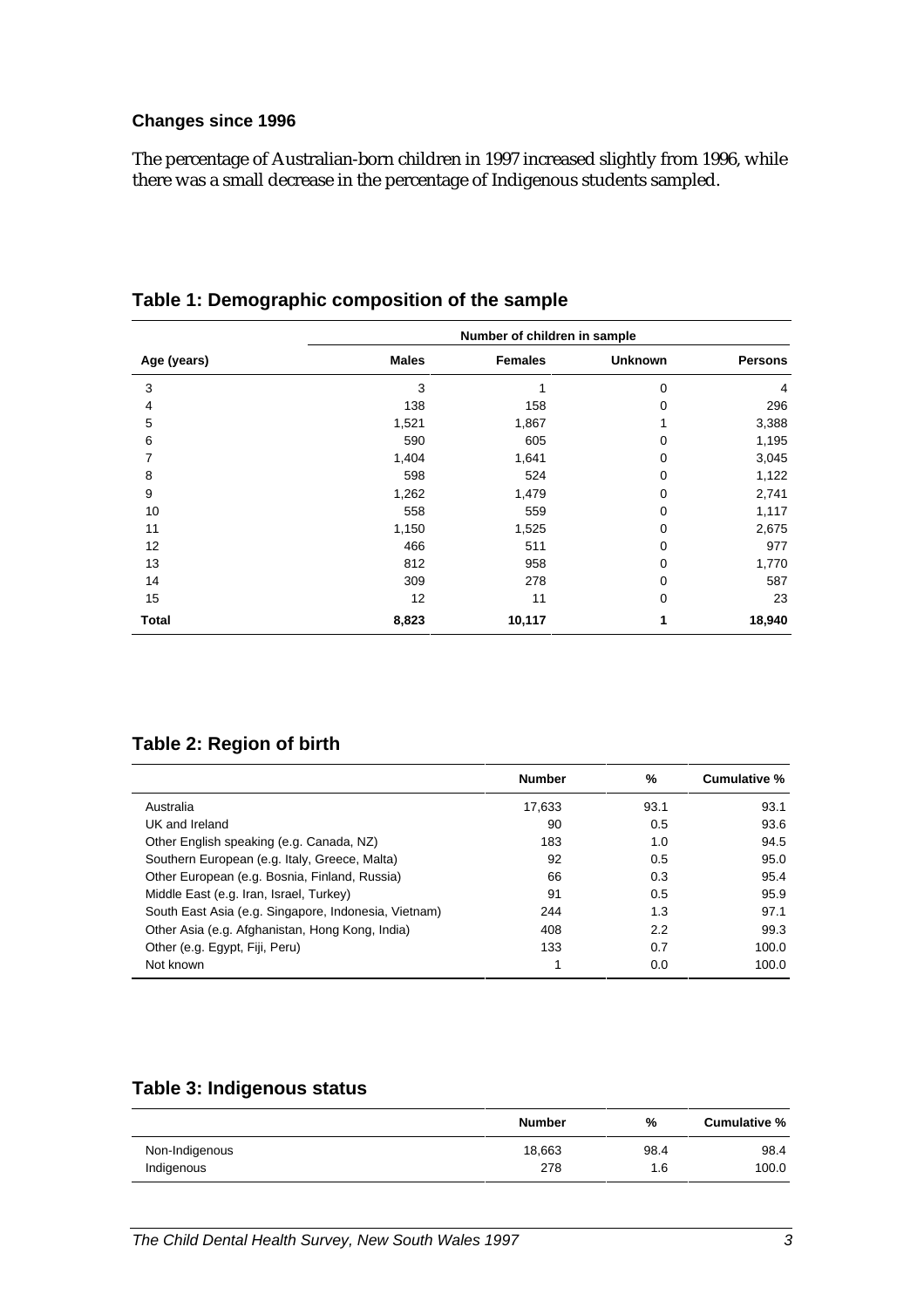### **Deciduous teeth: age-specific caries experience**

The mean number of decayed (d) teeth among those children aged from under 5 years to children aged 10 years old decreased from 0.84 to 0.35 (see Table 4). This decline can be largely explained by the exfoliation of deciduous teeth with increasing age and should not be seen as reflecting a reduction in the percentage of teeth with decay in older age groups. Mean dmft did not follow the same consistent trend as that shown by deciduous decay. Rather, increased to the 8 year-old age group and then commenced to decline again, consistent with the exfoliation of deciduous teeth. The mean dmft for six year-olds was 0.97.

The percentage of caries experience due to decay (d/dmft) showed an age-associated decline, more than halving from 90.6% among those aged less than five years old to 44.1% among 10 year-olds. By comparison, the percentage of caries-free children (% dmft=0) showed considerably less variation, ranging from 73.8% among five year-olds to 61.0% among 9 year-olds. Children aged 6 years of age and less had the highest percentage with dmft=0.

#### **Changes since 1996**

The mean number of detectable decayed teeth showed a decrease for students up to the age of 5 years old with a small increase in those age groups thereafter. Changes in mean dmft between 1996 and 1997 were less consistent with several age groups showing a small decrease and several showing a small increase. Seven year-old dmft, for example, decreased from 1.16 in 1996 to 1.10 in 1997 while 8-year-old mean dmft scores increased from 1.12 to 1.18.

The d/dmft ratio increased slightly for most age groups between 1996 and 1997. However, there was little difference in the percentage of children with dmft=0 across age groups from 1996 to 1997.

| Age<br>(years) | <b>Students</b> | dmft<br>Decayed |      |      | d/dmft    | $dmft=0$ |      |
|----------------|-----------------|-----------------|------|------|-----------|----------|------|
|                | $\mathbf n$     | mean            | SD   | mean | <b>SD</b> | %        | %    |
| ≤4             | 300             | 0.84            | 1.87 | 1.00 | 2.32      | 90.6     | 72.0 |
| 5              | 3,389           | 0.63            | 1.56 | 0.80 | 1.83      | 82.8     | 73.8 |
| 6              | 1,195           | 0.67            | 1.59 | 0.97 | 2.06      | 72.1     | 70.4 |
| 7              | 3,045           | 0.65            | 1.38 | 1.10 | 1.93      | 62.7     | 63.6 |
| 8              | 1,122           | 0.56            | 1.28 | 1.18 | 2.01      | 50.1     | 61.1 |
| 9              | 2.741           | 0.48            | 1.08 | 1.12 | 1.84      | 46.5     | 61.0 |
| 10             | 1,117           | 0.35            | 0.85 | 0.87 | 1.58      | 44.1     | 67.1 |
| 11             | 2,675           | 0.15            | 0.60 | 0.37 | 0.97      | 39.0     | 81.9 |
| 12             | 977             | 0.10            | 0.44 | 0.24 | 0.79      | 39.8     | 87.6 |

#### **Table 4: Deciduous teeth: age-specific experience**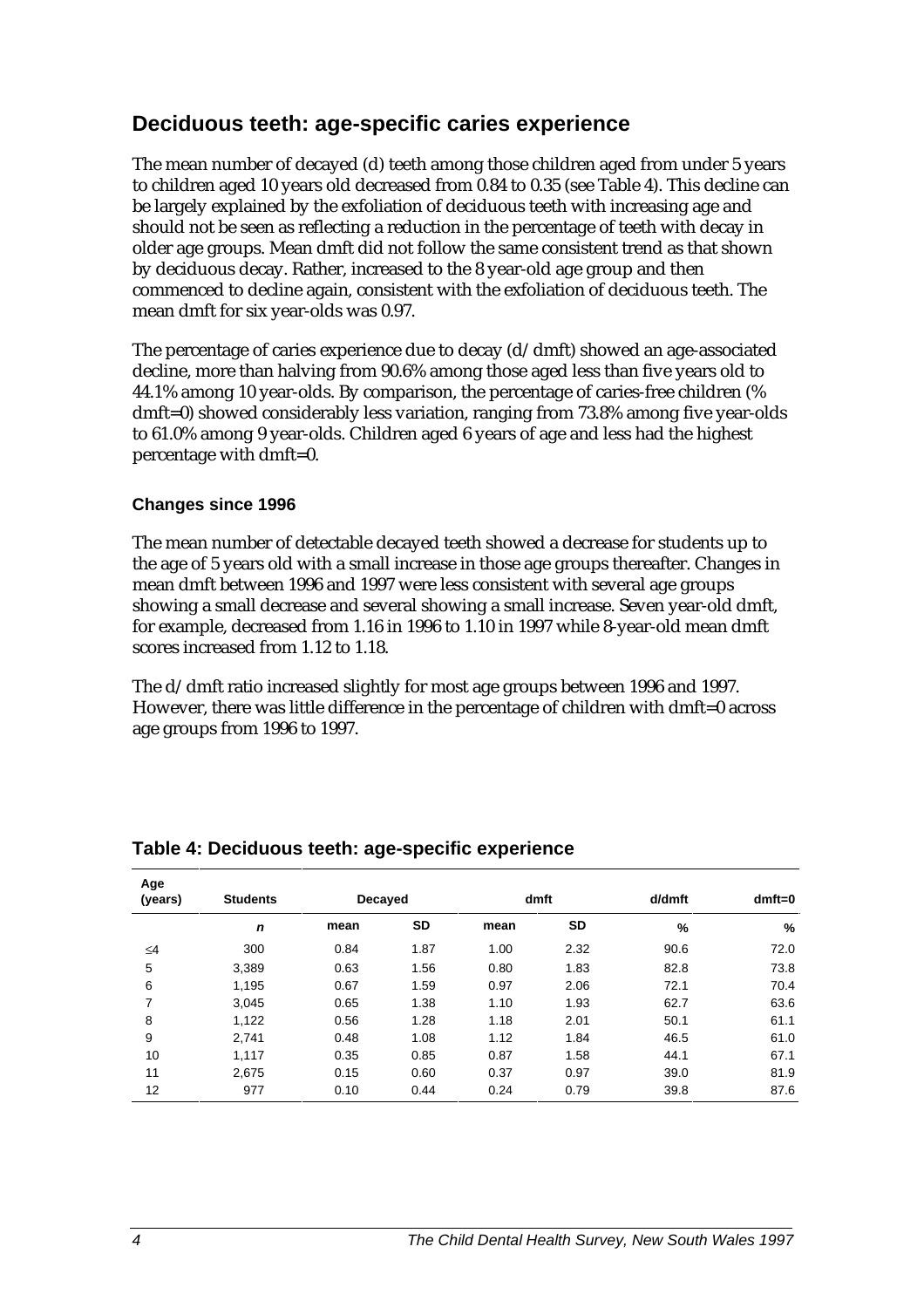### **Permanent teeth: age-specific caries experience**

It can be seen from Table 5 that the mean number of detectable decayed permanent teeth (D) was smaller than the mean number of decayed deciduous teeth. Detectable decay increased fairly consistently across the age range of 5–14 years (0.00 to 0.43 teeth). The mean DMFT also increased quite consistently across age groups, from 0.01 for 5 year-olds to 0.83 for children aged 14 years-old. The age-related increase in D and DMFT scores reflects the increase in permanent teeth which occurs with age as well as the progressive nature of disease accumulation measured by these indices. The mean DMFT for 12 year-olds was 0.64.

The percentage of DMFT due to decay (D/DMFT) generally declined across age groups, decreasing from 83.3% for 5 year-olds to 45.4% for 13 year-olds before increasing again into the older age groups. The percentage of caries free children (DMFT=0) also decreased consistently from 99.7% for 5 year-olds to 60.9% for children aged 15 years and older. It is noteworthy that more than 70% of children in each agegroup up to age 12 had no detectable caries experience (DMFT=0) in their permanent teeth.

#### **Changes since 1996**

In relation to detectable decay (D), there was an increase between 1996 and 1997 for children aged between 9 and 14 years of age. Mean DMFT scores, on the other hand, are less variable, however scores for 13 and 14 year-olds were substantially lower in 1997 than in 1996. As a result of the decrease in mean decay scores and the consistency of DMFT scores since 1996, the ratio of D/DMFT increased across most age groups. As was the case in the deciduous dentition the percentage of children with DMFT=0 showed only small changes between 1996 and 1997 for most age groups.

| Age<br>(years) | <b>Students</b> | <b>DMFT</b><br><b>Decayed</b> |           |         | <b>D/DMFT</b> | $DMFT=0$ |      |
|----------------|-----------------|-------------------------------|-----------|---------|---------------|----------|------|
|                | n               | mean                          | <b>SD</b> | mean    | <b>SD</b>     | %        | %    |
| 5              | 3,389           | 0.00                          | $0.09*$   | 0.01    | 0.12          | 80.0     | 99.7 |
| 6              | 1,195           | 0.03                          | 0.22      | 0.03    | 0.27          | 83.3     | 98.0 |
| 7              | 3,045           | 0.09                          | 0.42      | 0.12    | 0.49          | 81.4     | 92.4 |
| 8              | 1,122           | 0.12                          | 0.46      | 0.18    | 0.60          | 71.6     | 89.7 |
| 9              | 2,741           | 0.17                          | 0.58      | 0.30    | 0.78          | 59.3     | 83.0 |
| 10             | 1.117           | 0.19                          | 0.64      | 0.39    | 0.91          | 51.6     | 79.4 |
| 11             | 2,675           | 0.26                          | 0.72      | 0.48    | 1.05          | 55.2     | 75.9 |
| 12             | 977             | 0.32                          | 0.91      | 0.64    | 1.28          | 48.8     | 70.2 |
| 13             | 1,770           | 0.35                          | 0.99      | 0.79    | 1.52          | 45.4     | 67.3 |
| 14             | 587             | 0.43                          | 1.03      | 0.83    | 1.56          | 52.5     | 67.5 |
| $15+$          | 23              | $0.48*$                       | $1.30*$   | $0.83*$ | $1.70*$       | 66.7     | 60.9 |

**Table 5: Permanent teeth: age-specific experience**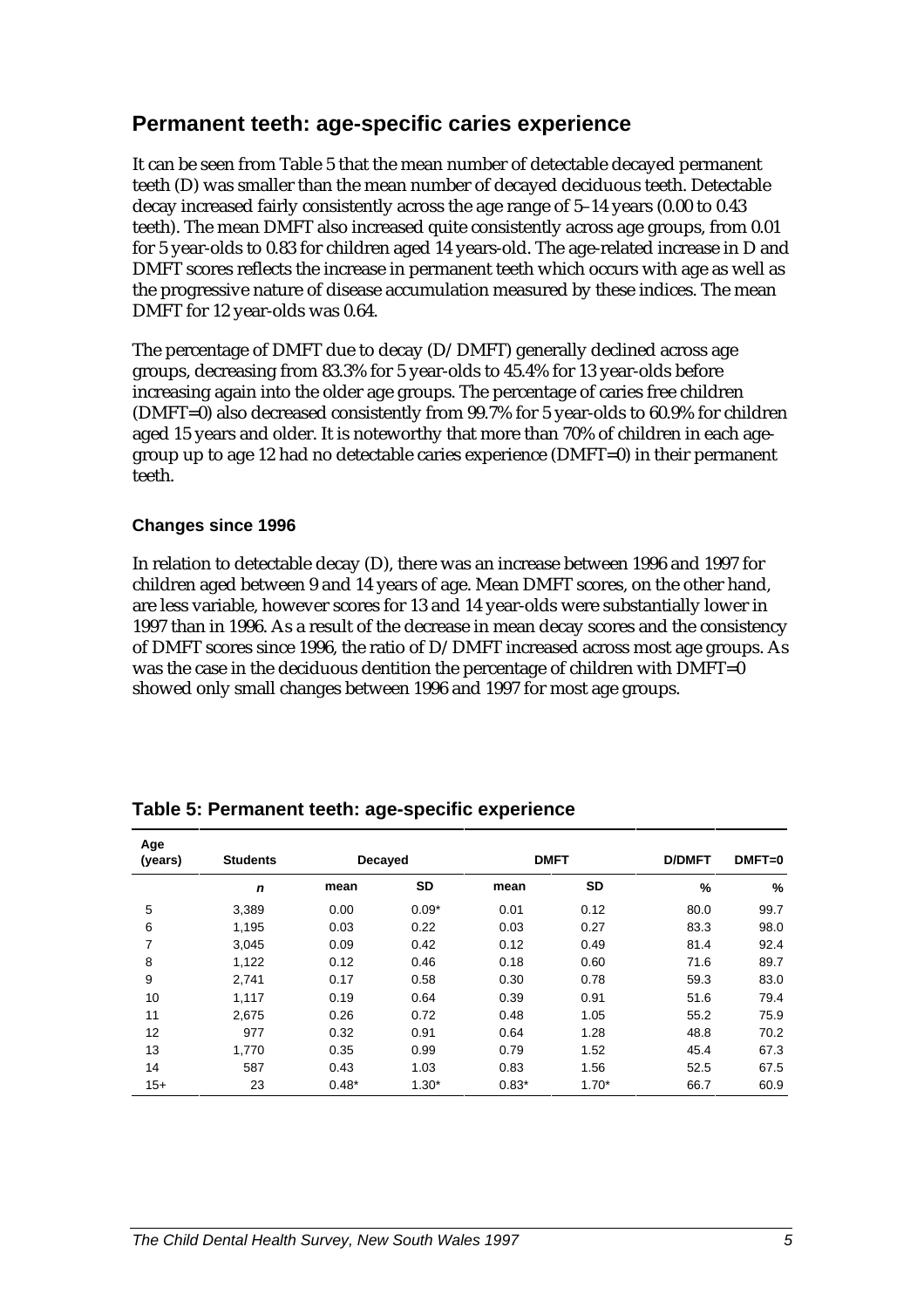## **All teeth: age-specific caries experience**

Untreated detectable decay in the combined deciduous and permanent dentitions  $(d+D=1, 2, 3 \text{ or } 4+)$  existed for between 31.0 and 18.9% of children (see Table 6). The greatest likelihood of detectable untreated decay existed for 7 year-olds. However, the most extensive levels of untreated decay (d+D=4 or more) occurred in the younger age groups with the percentage  $d+D=4+$  generally declining with increasing age.

More than 95 per cent of children in each age group had no deciduous or permanent teeth missing due to caries. However, smaller percentages of children avoided fillings, with between 10.8 and 28.7% of 6 to 15 year-olds having at least one filling present. The percentage of children without fillings declined to age 10 before increasing for older age groups. There was a similar pattern in the percentage of children with no caries experience in either deciduous or permanent dentition (dmft+DMFT=0), decreasing to 54.8% at age 9 before increasing to the low to mid 60 percent mark among 11 to 15 year-olds. More than 54 per cent of children at every specific age group had no detectable caries experience.

#### **Changes since 1996**

Consistent with changes in the experience of deciduous and permanent caries between 1996 and 1997, there was a small decrease in the percentage of children with  $d+D=0$ across most age groups. Additionally, small increases can be seen in the percentage of children both with d+D=3 and d+D≥4 across most age groups. However there was a small increase in the percentage of children with f+F=0 which has contributed to an increase in the percentage of students with dmft+DMFT=0 across several age groups between 1996 and 1997.

| Age      |                 |      | Students with $d+D=$ |              |     |          |         | <b>Students with</b> |               |
|----------|-----------------|------|----------------------|--------------|-----|----------|---------|----------------------|---------------|
| (years)  | <b>Students</b> | 0    | 1                    | $\mathbf{2}$ | 3   | $\geq 4$ | $m+M=0$ | $f + F = 0$          | $dmft+DMFT=0$ |
|          | $\mathbf n$     | %    | %                    | $\%$         | %   | $\%$     | %       | %                    | %             |
| $\leq 4$ | 300             | 73.0 | 8.7                  | 6.3          | 2.7 | 9.3      | 98.3    | 96.7                 | 72.0          |
| 5        | 3,389           | 76.4 | 8.9                  | 5.9          | 2.4 | 6.3      | 99.1    | 93.9                 | 73.7          |
| 6        | 1,195           | 74.6 | 9.0                  | 6.8          | 3.2 | 6.4      | 97.5    | 89.2                 | 69.5          |
| 7        | 3,045           | 69.0 | 13.0                 | 7.5          | 3.9 | 6.5      | 97.0    | 81.7                 | 60.7          |
| 8        | 1,122           | 70.1 | 13.8                 | 7.8          | 3.7 | 4.6      | 95.7    | 75.6                 | 58.0          |
| 9        | 2,741           | 69.6 | 14.2                 | 7.7          | 3.5 | 4.9      | 96.9    | 71.6                 | 54.8          |
| 10       | 1,117           | 71.9 | 14.7                 | 6.7          | 3.3 | 3.4      | 98.1    | 71.3                 | 56.0          |
| 11       | 2,675           | 78.9 | 11.2                 | 5.0          | 2.3 | 2.5      | 98.9    | 78.6                 | 65.1          |
| 12       | 977             | 77.9 | 12.3                 | 5.6          | 1.8 | 2.4      | 99.4    | 76.3                 | 63.4          |
| 13       | 1.770           | 81.1 | 10.1                 | 4.7          | 1.8 | 2.3      | 99.0    | 78.6                 | 66.2          |
| 14       | 587             | 78.2 | 10.1                 | 5.8          | 2.9 | 3.1      | 98.0    | 80.7                 | 66.6          |
| $15+$    | 23              | 73.9 | 21.7                 | 0.0          | 0.0 | $4.3*$   | 100.0   | 87.0                 | 60.9          |

| Table 6: All teeth: age-specific experience |  |  |
|---------------------------------------------|--|--|
|---------------------------------------------|--|--|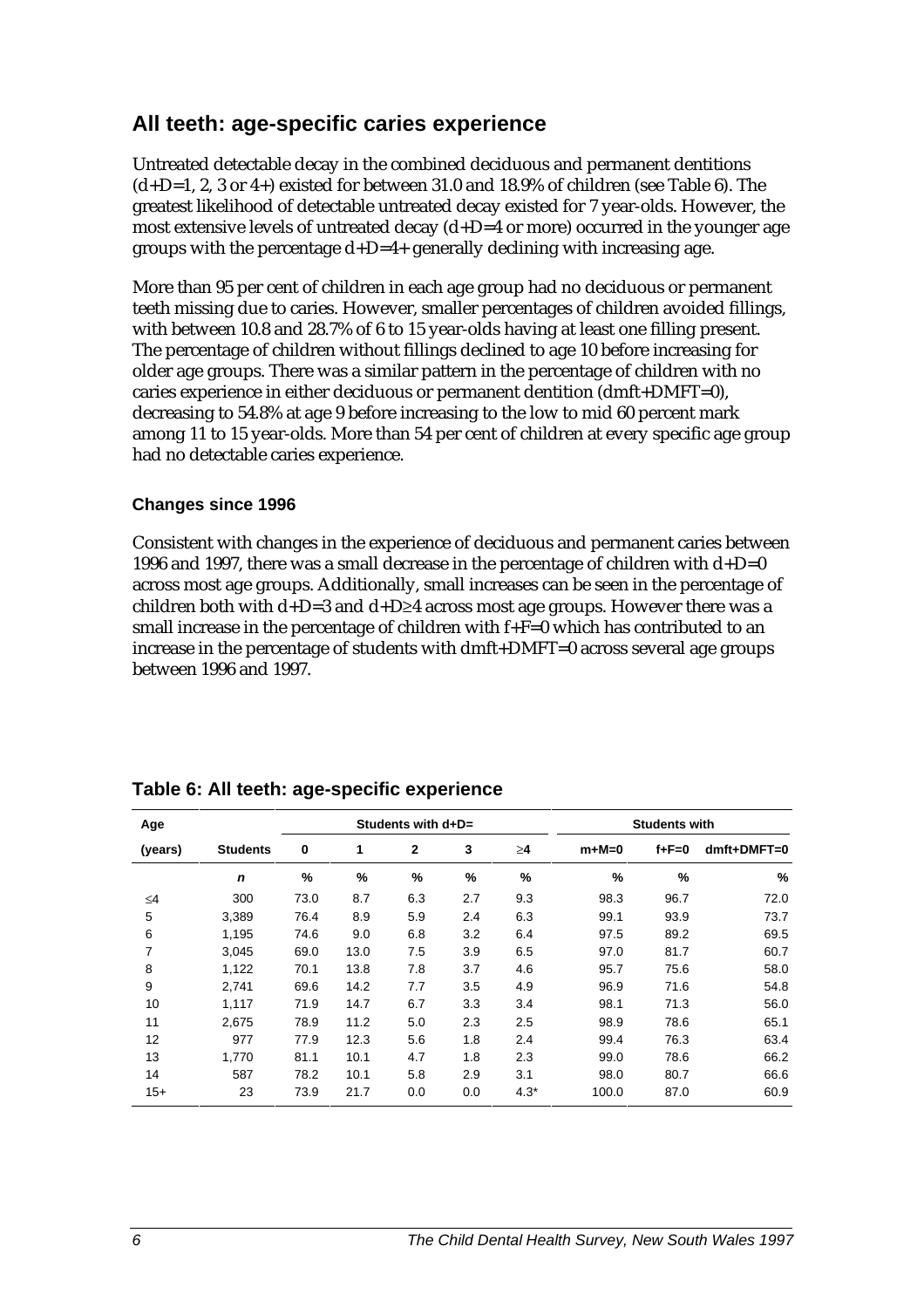## **Fissure sealants: age-specific experience**

The mean number of fissure sealants generally increased in prevalence with increasing age (see Table 7). There is consistent evidence of preferential use of fissure sealants among students with some caries experience (DMFT≥1) in comparison to those with no caries experience (DMFT=0). Among 12 year-olds, for example, 23.7% with DMFT≥1 had at least one fissure sealant compared to 13.7% with DMFT=0.

#### **Changes since 1996**

There have been small reductions in the mean number of sealants reported for several age groups between 1996 and 1997. These change mainly reflect reductions in the number of fissure sealants in children with DMFT≥1.

| Age     |                 |                 |           | $DMFT=0$        |        | $DMFT=1+$       |          |  |
|---------|-----------------|-----------------|-----------|-----------------|--------|-----------------|----------|--|
| (years) | <b>Students</b> | <b>Sealants</b> |           | <b>Students</b> |        | <b>Students</b> | $F/S=1+$ |  |
|         | $\mathbf n$     | mean            | <b>SD</b> | $\mathbf n$     | %      | $\mathbf n$     | %        |  |
| 6       | 1,195           | 0.02            | 0.23      | 1,171           | 0.8    | 24              | 4.2      |  |
| 7       | 3.045           | 0.13            | 0.67      | 2.815           | 4.0    | 230             | 10.4     |  |
| 8       | 1,122           | 0.27            | 0.93      | 1,006           | 8.6    | 116             | 8.6      |  |
| 9       | 2.741           | 0.38            | 1.08      | 2.274           | 11.4   | 467             | 20.8     |  |
| 10      | 1,117           | 0.40            | 1.11      | 887             | 12.5   | 230             | 19.1     |  |
| 11      | 2,675           | 0.40            | 1.10      | 2,030           | 12.1   | 645             | 20.6     |  |
| 12      | 977             | 0.50            | 1.35      | 686             | 13.7   | 291             | 23.7     |  |
| 13      | 1.770           | 0.44            | 1.29      | 1,192           | 11.1   | 578             | 19.4     |  |
| 14      | 587             | 0.44            | 1.32      | 396             | 12.9   | 191             | 17.3     |  |
| $15+$   | 23              | $0.61*$         | $1.40*$   | 14              | $7.1*$ | 9               | 33.3     |  |

**Table 7: Fissure sealants: age-specific experience**

## **Immediate treatment needs**

Immediate treatment needs were indicated when children were judged to be requiring immediate care (within a 24-48 hour period) due to the existence of pain, a dental condition likely to cause pain within the foreseeable future, the presence of a carious lesion or lesions in the permanent anterior teeth, or oral infection. Between 2.6% and 5.1% of children up to the age of 14 were deemed to be requiring immediate care (see Table 8). These children had substantially greater caries experience than the overall sample (see Tables 4 and 5). In particular, a high percentage of these children had d+D≥4. Immediate treatment needs appear to be predominantly driven by deciduous caries experience in children aged up to 10 and by caries experience in the permanent dentition in older age groups.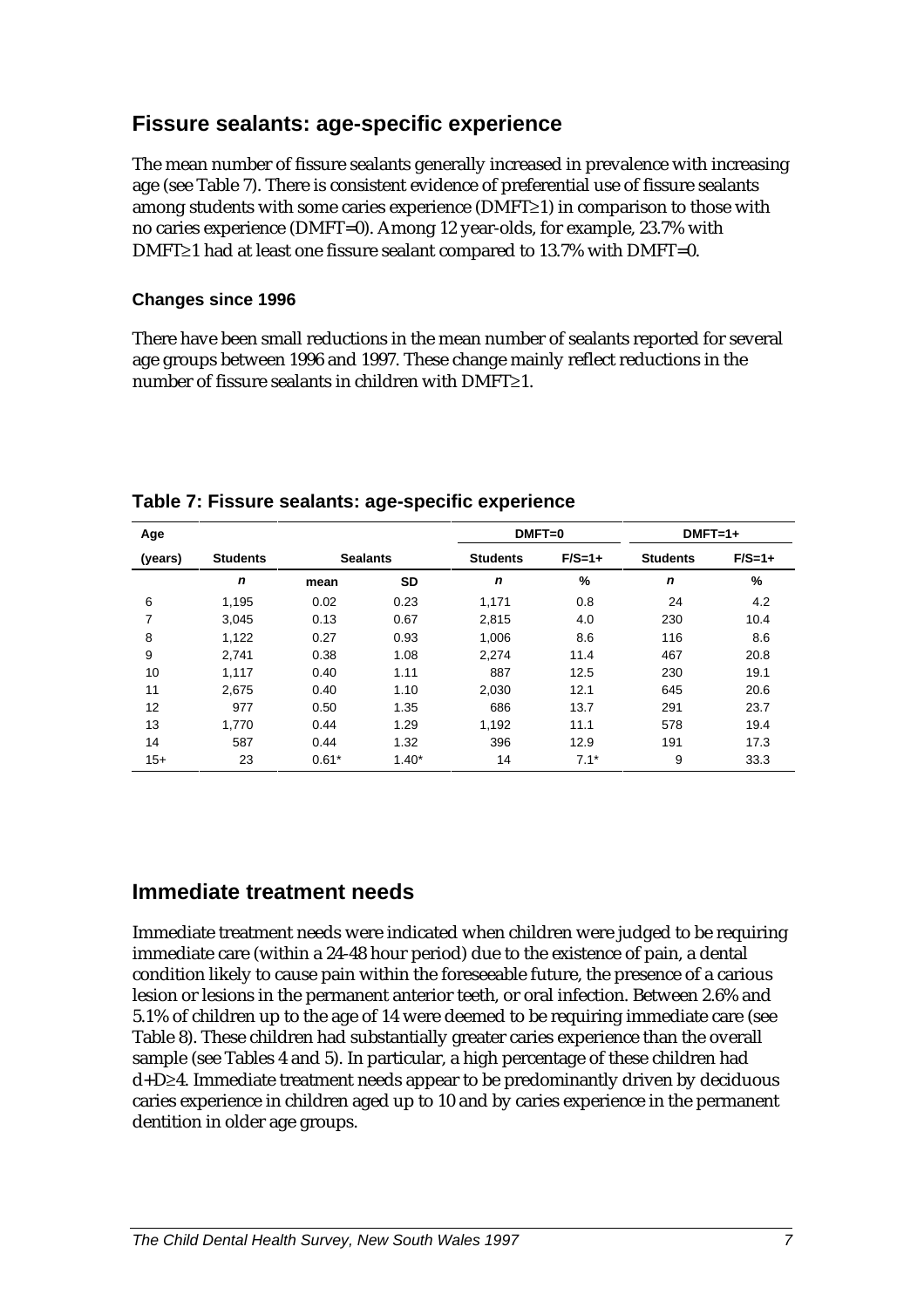|          |                 | Students in need of immediate treatment |        |         |           |             |         |        |         |              |         |       |
|----------|-----------------|-----------------------------------------|--------|---------|-----------|-------------|---------|--------|---------|--------------|---------|-------|
| Age      |                 |                                         |        |         |           |             |         |        |         | $d+D=$       |         |       |
| (years)  | <b>Students</b> |                                         |        | dmft    |           | <b>DMFT</b> |         | 0      | 1       | $\mathbf{2}$ | 3       | $4+$  |
|          | n               | $\mathbf n$                             | %      | mean    | <b>SD</b> | mean        | SD      | %      | %       | %            | %       | %     |
| $\leq 4$ | 300             | 15                                      | 5.0    | 5.87    | 4.12      | -           |         | 0.0    | $26.7*$ | $13.3*$      | $6.7*$  | 53.3  |
| 5        | 3,389           | 117                                     | 3.5    | 4.57    | 3.28      | $0.02*$     | $0.18*$ | $4.3*$ | 18.8    | 13.7         | 12.8    | 50.4  |
| 6        | 1,195           | 45                                      | 3.8    | 5.84    | 3.79      | 0.33        | 0.88    | $2.2*$ | $8.9*$  | $11.1*$      | 15.6    | 62.2  |
| 7        | 3,045           | 146                                     | 4.8    | 4.10    | 2.59      | 0.55        | 1.04    | $3.4*$ | 15.1    | 18.5         | 21.2    | 41.8  |
| 8        | 1,122           | 57                                      | 5.1    | 3.89    | 2.73      | 0.65        | 0.94    | $7.0*$ | 28.1    | 21.1         | 14.0    | 29.8  |
| 9        | 2,741           | 127                                     | 4.6    | 3.06    | 2.51      | 1.24        | 1.46    | 5.5    | 21.3    | 24.4         | 11.0    | 37.8  |
| 10       | 1,117           | 47                                      | 4.2    | 2.60    | 2.05      | 1.13        | 1.33    | $4.3*$ | 27.7    | 19.1         | 21.3    | 27.7  |
| 11       | 2,675           | 85                                      | 3.2    | 1.31    | 1.54      | 2.19        | 2.02    | $3.5*$ | 34.1    | 14.1         | 21.2    | 27.1  |
| 12       | 977             | 37                                      | 3.8    | 0.92    | 1.91      | 2.92        | 2.34    | $8.1*$ | 24.3    | 18.9         | 24.3    | 24.3  |
| 13       | 1,770           | 57                                      | 3.2    | 0.33    | 0.87      | 3.56        | 2.83    | $8.8*$ | 22.8    | 19.3         | 14.0    | 35.1  |
| 14       | 587             | 15                                      | 2.6    | $0.07*$ | $0.26*$   | 3.67        | 2.85    | 0.0    | 40.0    | $6.7*$       | $13.3*$ | 40.0  |
| $15+$    | 23              | 1                                       | $4.3*$ |         |           | 6.00        |         | 0.0    | 0.0     | 0.0          | 0.0     | 100.0 |

**Table 8: Immediate treatment needs: age-specific experience**

#### **Changes since 1996**

The percentage of children with immediate treatment needs was slightly higher in 1997 than in 1996, though still low in terms of overall percentage. Changes in the percentage of children needing immediate care and with d+D≥4 showed considerable variation between 1996 and 1997, increasing appreciably for several age groups while decreasing for other age groups.

## **Time since last examination**

This data item is no longer applicable since initiation of the SOKS program. All children should have an opportunity for a dental check every two years from Kindergarten through to Year 8.